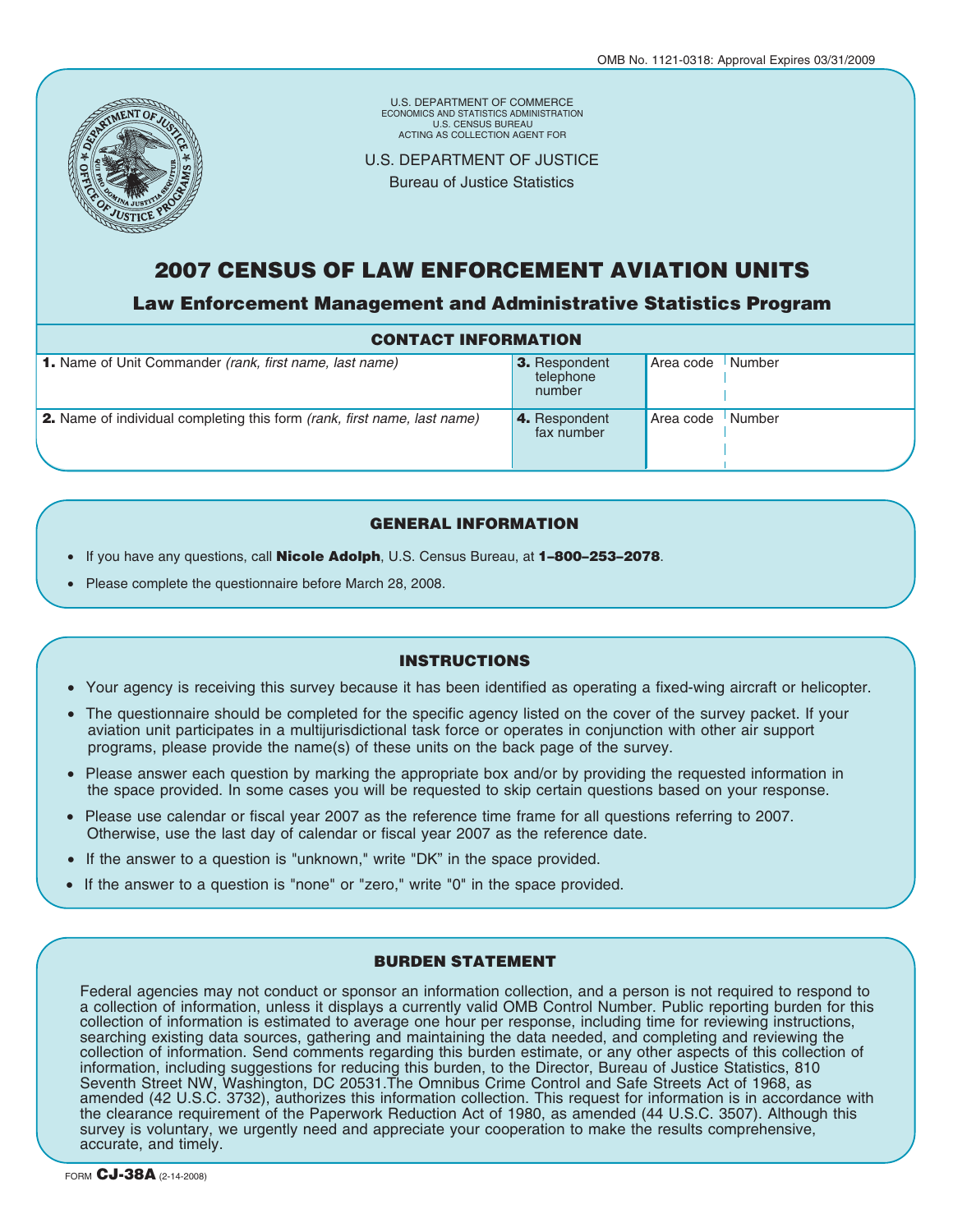| <b>Section 1 - GENERAL INFORMATION</b>                                                                                                                                                                 |            |            |           |
|--------------------------------------------------------------------------------------------------------------------------------------------------------------------------------------------------------|------------|------------|-----------|
| 1. What is the official name of your aviation unit? (example: Maryland State Police Aviation Command)                                                                                                  |            |            |           |
|                                                                                                                                                                                                        |            |            |           |
| 2. From how many fixed-base points does your aviation unit operate?                                                                                                                                    |            |            |           |
|                                                                                                                                                                                                        |            |            |           |
| Provide three- or four-digit FAA airport identifiers, if applicable:                                                                                                                                   |            |            |           |
|                                                                                                                                                                                                        |            |            |           |
| 3. Describe the geographic coverage provided by your aviation unit: (examples: State of Maryland;                                                                                                      |            |            |           |
| Cobb County, GA; City of Los Angeles)                                                                                                                                                                  |            |            |           |
|                                                                                                                                                                                                        |            |            |           |
|                                                                                                                                                                                                        |            |            |           |
|                                                                                                                                                                                                        |            | l No       |           |
| 5. In 2007, what were your aviation unit's (or agency's) annual expenditures in the following<br>categories? If precise figures are unavailable, please provide an estimate and mark (X) the checkbox. |            |            |           |
|                                                                                                                                                                                                        |            |            |           |
|                                                                                                                                                                                                        |            | П          |           |
|                                                                                                                                                                                                        |            |            |           |
|                                                                                                                                                                                                        |            |            |           |
|                                                                                                                                                                                                        |            |            |           |
|                                                                                                                                                                                                        |            |            |           |
| <b>Section 2 - EQUIPMENT</b>                                                                                                                                                                           |            |            |           |
| 6. In 2007, did your aviation unit use any of the following types of aircraft?                                                                                                                         |            | <b>YES</b> | <b>NO</b> |
|                                                                                                                                                                                                        |            |            |           |
|                                                                                                                                                                                                        |            | ப          |           |
|                                                                                                                                                                                                        |            |            |           |
|                                                                                                                                                                                                        |            | ш          |           |
|                                                                                                                                                                                                        |            |            |           |
|                                                                                                                                                                                                        |            |            |           |
|                                                                                                                                                                                                        |            | $\Box$     |           |
|                                                                                                                                                                                                        |            |            |           |
|                                                                                                                                                                                                        |            |            |           |
|                                                                                                                                                                                                        |            |            |           |
| 7. Enter the number of fixed-wing aircraft and helicopters, used by<br>your agency, that were obtained through:                                                                                        | Fixed-wing | Helicopter |           |
|                                                                                                                                                                                                        |            |            |           |
|                                                                                                                                                                                                        |            |            |           |
|                                                                                                                                                                                                        |            |            |           |
|                                                                                                                                                                                                        |            |            |           |
|                                                                                                                                                                                                        |            |            |           |
|                                                                                                                                                                                                        |            |            |           |
| f. Total number of aircraft used (Sum of a through e)                                                                                                                                                  |            |            |           |
| 8. Were any of the aircraft or helicopters listed in question 7 obtained during 2007?                                                                                                                  |            |            |           |
| If a precise figure is unavailable, please provide an estimate and mark $(X)$ the checkbox.                                                                                                            |            |            |           |
| $\Box$ Yes – If Yes, how many?<br>$\Box$ No                                                                                                                                                            |            |            |           |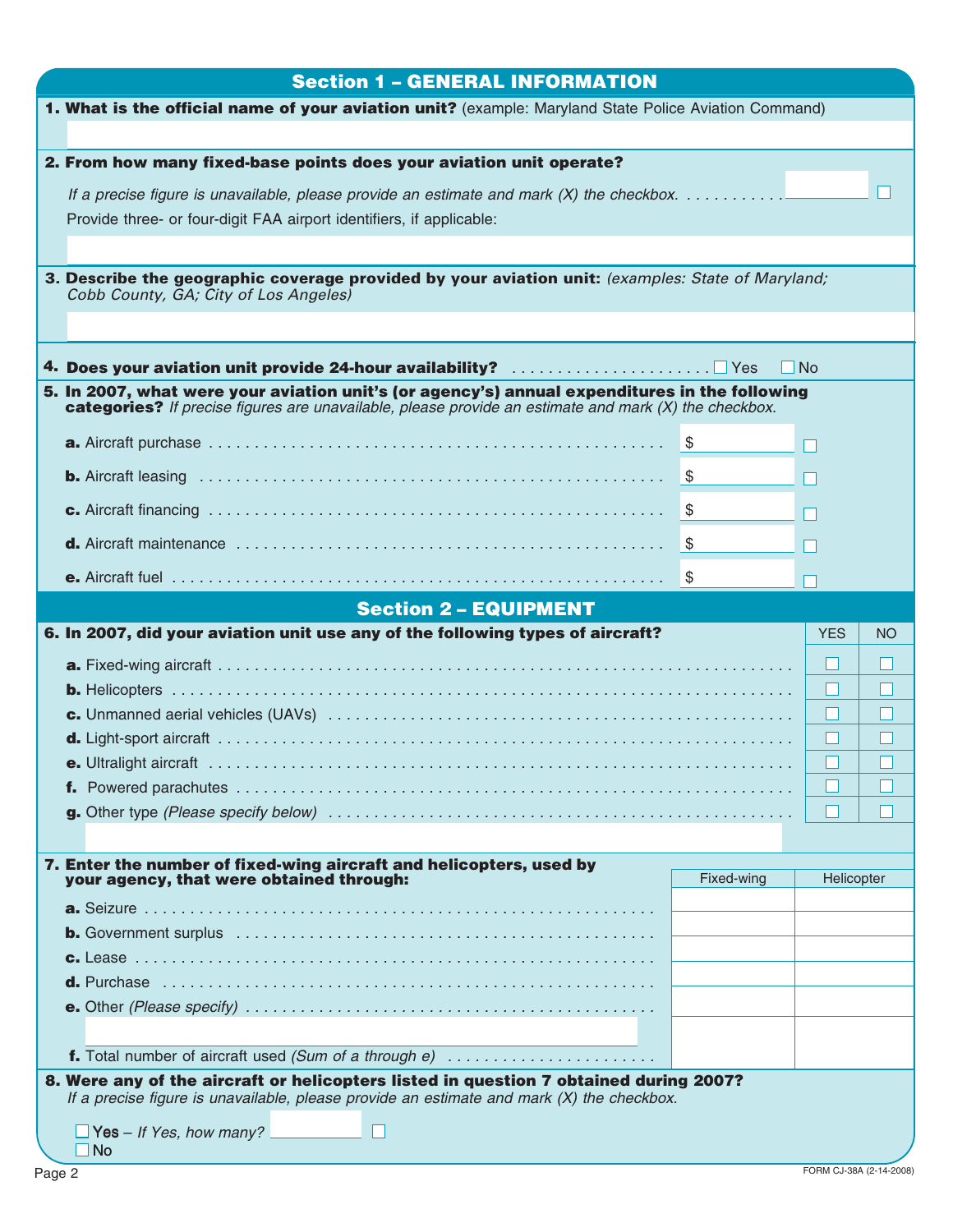| <b>Section 2 - EQUIPMENT - Continued</b>                                                                                     |            |                          |        |                          |           |
|------------------------------------------------------------------------------------------------------------------------------|------------|--------------------------|--------|--------------------------|-----------|
| 9. What percentage of your total aircraft or helicopters fall into the following age ranges:                                 |            |                          |        |                          |           |
|                                                                                                                              |            |                          |        |                          | $\%$      |
|                                                                                                                              |            |                          |        |                          | $\%$      |
|                                                                                                                              |            |                          |        |                          | $\%$      |
|                                                                                                                              |            |                          |        |                          | $\%$      |
|                                                                                                                              |            |                          |        |                          |           |
|                                                                                                                              |            |                          |        |                          | $\%$      |
| TOTAL of a-e should equal 100%<br>10. Are any of the aircraft used by your aviation unit equipped with any of the following? |            |                          |        | <b>YES</b>               | <b>NO</b> |
|                                                                                                                              |            |                          |        | H                        |           |
|                                                                                                                              |            |                          |        | ப                        |           |
|                                                                                                                              |            |                          |        | H                        |           |
|                                                                                                                              |            |                          |        | H                        |           |
|                                                                                                                              |            |                          |        | ш                        |           |
|                                                                                                                              |            |                          |        | H                        |           |
|                                                                                                                              |            |                          |        | H                        |           |
|                                                                                                                              |            |                          |        | $\mathbf{1}$             |           |
|                                                                                                                              |            |                          |        |                          |           |
|                                                                                                                              |            |                          |        |                          |           |
| <b>Section 3 - FUNCTIONS</b>                                                                                                 |            |                          |        |                          |           |
| 11. Enter the total number of flight hours and missions flown for all aircraft operated by your                              |            |                          |        |                          |           |
|                                                                                                                              |            |                          |        |                          |           |
| aviation unit during 2007:<br>If your unit does not track missions, please mark $(X)$ this box $\square$                     | Fixed-wing | Helicopter               |        | Other aircraft           |           |
| <b>a.</b> Total flight hours $\ldots \ldots \ldots \ldots \ldots \ldots \ldots \ldots \ldots \ldots \ldots \ldots \ldots$    |            |                          |        |                          |           |
|                                                                                                                              |            |                          |        |                          |           |
| 12. During 2007, did your unit perform the following functions                                                               |            |                          |        |                          |           |
| using fixed-wing aircraft and/or helicopters?                                                                                |            | Fixed-wing<br><b>YES</b> | NO.    | Helicopter<br><b>YES</b> | NO.       |
| <b>FUNCTION</b>                                                                                                              |            | $\Box$                   | $\Box$ | $\Box$                   | $\Box$    |
|                                                                                                                              |            |                          |        |                          |           |
|                                                                                                                              |            |                          |        |                          |           |
|                                                                                                                              |            |                          |        |                          |           |
|                                                                                                                              |            |                          |        |                          |           |
|                                                                                                                              |            |                          |        |                          |           |
|                                                                                                                              |            |                          |        |                          |           |
|                                                                                                                              |            |                          |        |                          |           |
|                                                                                                                              |            |                          |        |                          |           |
|                                                                                                                              |            |                          |        |                          |           |
|                                                                                                                              |            |                          |        |                          |           |
|                                                                                                                              |            |                          |        |                          |           |
|                                                                                                                              |            |                          |        |                          |           |
|                                                                                                                              |            |                          |        |                          |           |
|                                                                                                                              |            | H                        |        |                          |           |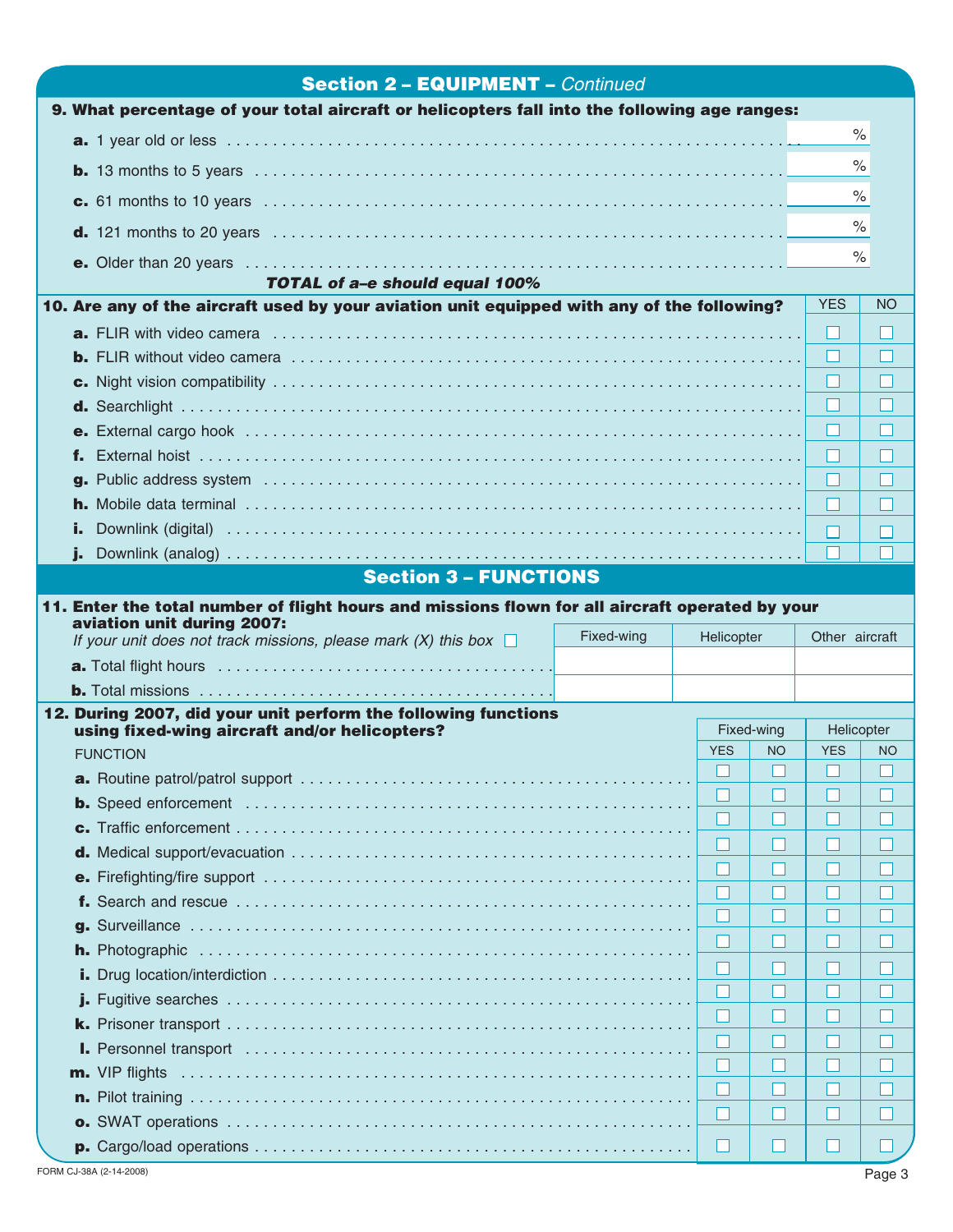# **Section 3 – FUNCTIONS –** *Continued*

| a. General operations                                                                                                                                                                                                                                                                                                                                                                                                                                                                         | <b>YES</b> |  |
|-----------------------------------------------------------------------------------------------------------------------------------------------------------------------------------------------------------------------------------------------------------------------------------------------------------------------------------------------------------------------------------------------------------------------------------------------------------------------------------------------|------------|--|
|                                                                                                                                                                                                                                                                                                                                                                                                                                                                                               |            |  |
|                                                                                                                                                                                                                                                                                                                                                                                                                                                                                               | ш          |  |
|                                                                                                                                                                                                                                                                                                                                                                                                                                                                                               |            |  |
|                                                                                                                                                                                                                                                                                                                                                                                                                                                                                               |            |  |
|                                                                                                                                                                                                                                                                                                                                                                                                                                                                                               |            |  |
|                                                                                                                                                                                                                                                                                                                                                                                                                                                                                               |            |  |
|                                                                                                                                                                                                                                                                                                                                                                                                                                                                                               |            |  |
|                                                                                                                                                                                                                                                                                                                                                                                                                                                                                               | $\Box$     |  |
| (9) Photo flights (for crime scene investigation, land layout prior to a raid, etc.)                                                                                                                                                                                                                                                                                                                                                                                                          |            |  |
|                                                                                                                                                                                                                                                                                                                                                                                                                                                                                               |            |  |
| <b>b. Homeland security</b><br>Counterterrorism missions<br>the contract of the contract of the contract of the contract of the contract of the contract of the contract of<br>.<br>Include missions flown in support of critical facility checks (buildings, ports, harbors,<br>public utilities, inland waterways, oil refineries, bridges and spans, water<br>storage/reservoirs, National/State monuments, water treatment plants, irrigation facilities,<br>airports, natural resources) |            |  |
| c. Special Weapons and Tactics (SWAT) operations                                                                                                                                                                                                                                                                                                                                                                                                                                              |            |  |
|                                                                                                                                                                                                                                                                                                                                                                                                                                                                                               |            |  |
|                                                                                                                                                                                                                                                                                                                                                                                                                                                                                               |            |  |
|                                                                                                                                                                                                                                                                                                                                                                                                                                                                                               |            |  |
|                                                                                                                                                                                                                                                                                                                                                                                                                                                                                               | n.         |  |
| d. Air ambulance or Emergency Medical Services (EMS) operations                                                                                                                                                                                                                                                                                                                                                                                                                               |            |  |
|                                                                                                                                                                                                                                                                                                                                                                                                                                                                                               |            |  |
|                                                                                                                                                                                                                                                                                                                                                                                                                                                                                               | 一          |  |
|                                                                                                                                                                                                                                                                                                                                                                                                                                                                                               |            |  |
| (4) Air responses to on-scene medical emergencies                                                                                                                                                                                                                                                                                                                                                                                                                                             |            |  |
|                                                                                                                                                                                                                                                                                                                                                                                                                                                                                               |            |  |
| e. Surveillance operations                                                                                                                                                                                                                                                                                                                                                                                                                                                                    |            |  |
|                                                                                                                                                                                                                                                                                                                                                                                                                                                                                               |            |  |
|                                                                                                                                                                                                                                                                                                                                                                                                                                                                                               |            |  |
|                                                                                                                                                                                                                                                                                                                                                                                                                                                                                               |            |  |
| f. Prisoner transport                                                                                                                                                                                                                                                                                                                                                                                                                                                                         |            |  |
|                                                                                                                                                                                                                                                                                                                                                                                                                                                                                               |            |  |
|                                                                                                                                                                                                                                                                                                                                                                                                                                                                                               |            |  |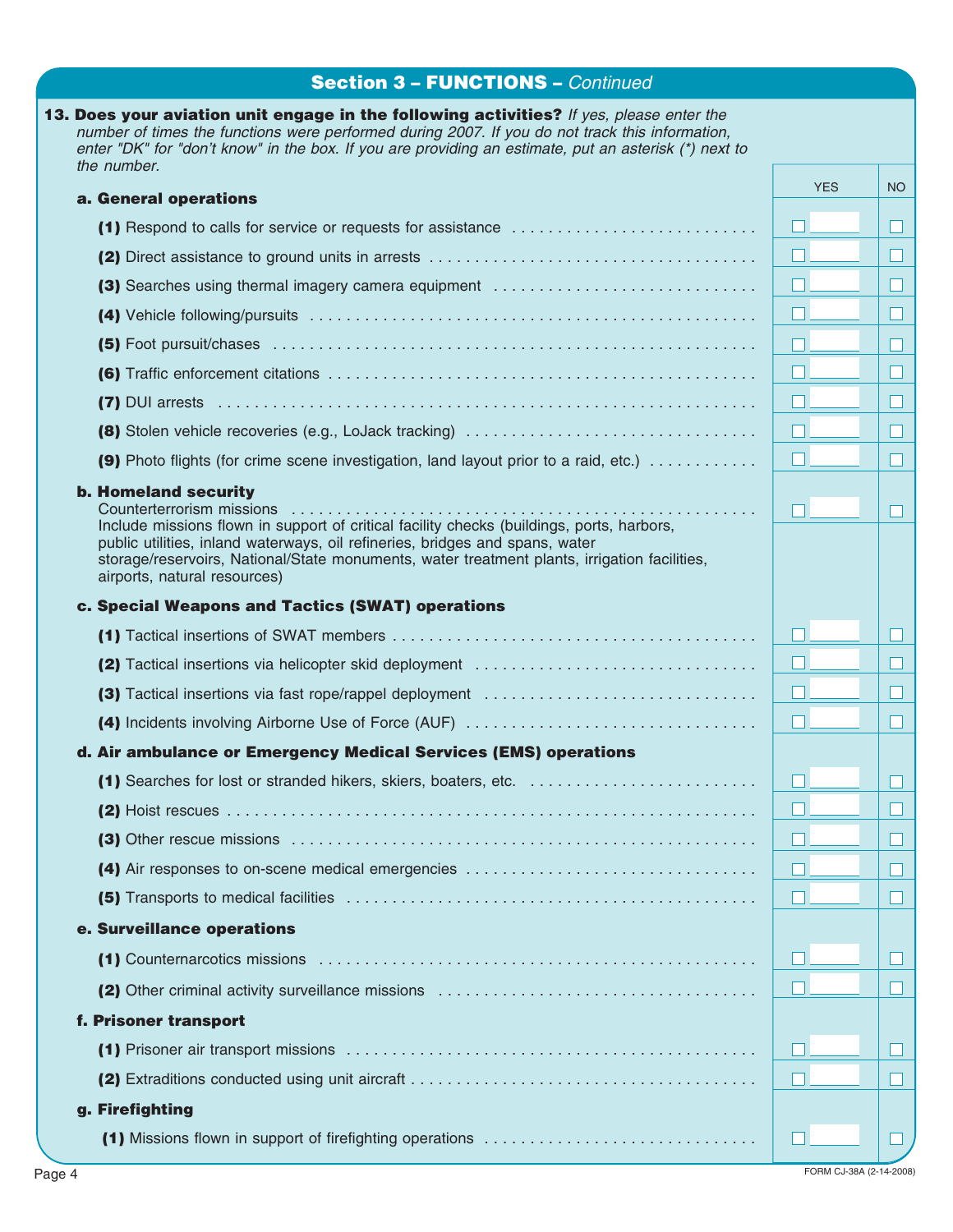|                                                                                                                                                                                   |                                    | <b>Section 4 - PERSONNEL</b> |                         |                              |     |  |  |  |
|-----------------------------------------------------------------------------------------------------------------------------------------------------------------------------------|------------------------------------|------------------------------|-------------------------|------------------------------|-----|--|--|--|
| 14. Are pilots in your aviation unit required to be sworn law enforcement officers?<br>(if your unit does not operate fixed-wing planes or helicopters, please mark (X) NA.)      |                                    |                              |                         |                              |     |  |  |  |
| $\Box$ No                                                                                                                                                                         |                                    |                              |                         |                              |     |  |  |  |
|                                                                                                                                                                                   |                                    |                              |                         | $\Box$ No                    | INA |  |  |  |
| 15. Are pilots required to have a minimum number of years of law<br>enforcement experience?                                                                                       |                                    |                              |                         |                              |     |  |  |  |
| $\Box$ Yes – Please enter the number of years:                                                                                                                                    |                                    |                              |                         |                              |     |  |  |  |
| If yes, does this experience have to be with your agency?                                                                                                                         |                                    |                              | $\Box$ Yes<br>$\Box$ No |                              |     |  |  |  |
| $\Box$ No                                                                                                                                                                         |                                    |                              |                         |                              |     |  |  |  |
| 16. Are any of the pilots in your aviation unit Certificated Flight Instructors?<br>$\Box$ Yes<br>$\Box$ No                                                                       |                                    |                              |                         |                              |     |  |  |  |
| 17. Are pilot candidates required to hold pilot ratings prior to joining your aviation unit?                                                                                      |                                    |                              |                         |                              |     |  |  |  |
| $\square$ No<br>$\exists$ Yes                                                                                                                                                     |                                    |                              |                         |                              |     |  |  |  |
| 18. What are the minimum ratings and flight-time requirements for new pilot candidates to<br>be employed by or assigned to your aviation unit and act as Pilot in Command (PIC) — |                                    |                              |                         |                              |     |  |  |  |
| a. Fixed-wing PIC:                                                                                                                                                                | I Private                          | Commercial                   | Instrument              | $\overline{\phantom{a}}$ ATP |     |  |  |  |
| $\Box$ NA, no                                                                                                                                                                     | $\Box$ SEL                         | $\Box$ SES                   | <b>NEL</b>              | <b>NES</b>                   |     |  |  |  |
| fixed-wing<br>pilots                                                                                                                                                              | $\Box$ Other ratings/endorsements: |                              |                         |                              |     |  |  |  |
| No minimum                                                                                                                                                                        | Total flight time:                 |                              | Instrument:             |                              |     |  |  |  |
| ratings or                                                                                                                                                                        |                                    |                              |                         |                              |     |  |  |  |
| requirements<br>for pilot<br>candidates                                                                                                                                           | PIC fixed-wing:                    |                              | Turbine:                |                              |     |  |  |  |
|                                                                                                                                                                                   | PIC multi-engine:                  |                              | Night flying:           |                              |     |  |  |  |
|                                                                                                                                                                                   | Other time:                        |                              |                         |                              |     |  |  |  |
|                                                                                                                                                                                   |                                    |                              |                         |                              |     |  |  |  |
| <b>b. Helicopter PIC:</b>                                                                                                                                                         | Private                            | Commercial                   | Instrument              | <b>ATP</b>                   |     |  |  |  |
| $\Box$ NA, no<br>helicopter                                                                                                                                                       | $\overline{\phantom{a}}$ SEL       | $\Box$ SES                   | $\blacksquare$ MEL      | MES                          |     |  |  |  |
| pilots                                                                                                                                                                            | Other ratings/endorsements:        |                              |                         |                              |     |  |  |  |
|                                                                                                                                                                                   |                                    |                              |                         |                              |     |  |  |  |
| No minimum<br>ratings or                                                                                                                                                          | Total flight time:                 |                              | Instrument:             |                              |     |  |  |  |
| requirements<br>for pilot                                                                                                                                                         | PIC helicopter:                    |                              | Turbine:                |                              |     |  |  |  |
| candidates                                                                                                                                                                        | PIC multi-engine:                  |                              | Night flying:           |                              |     |  |  |  |
|                                                                                                                                                                                   | Other time:                        |                              |                         |                              |     |  |  |  |
| 19. Does your aviation unit (or agency) pay for any of the following training?                                                                                                    |                                    |                              |                         |                              |     |  |  |  |
|                                                                                                                                                                                   |                                    |                              |                         | $\square$ No                 |     |  |  |  |
|                                                                                                                                                                                   |                                    |                              |                         | $\Box$ No                    |     |  |  |  |
|                                                                                                                                                                                   |                                    |                              |                         | $\square$ No                 |     |  |  |  |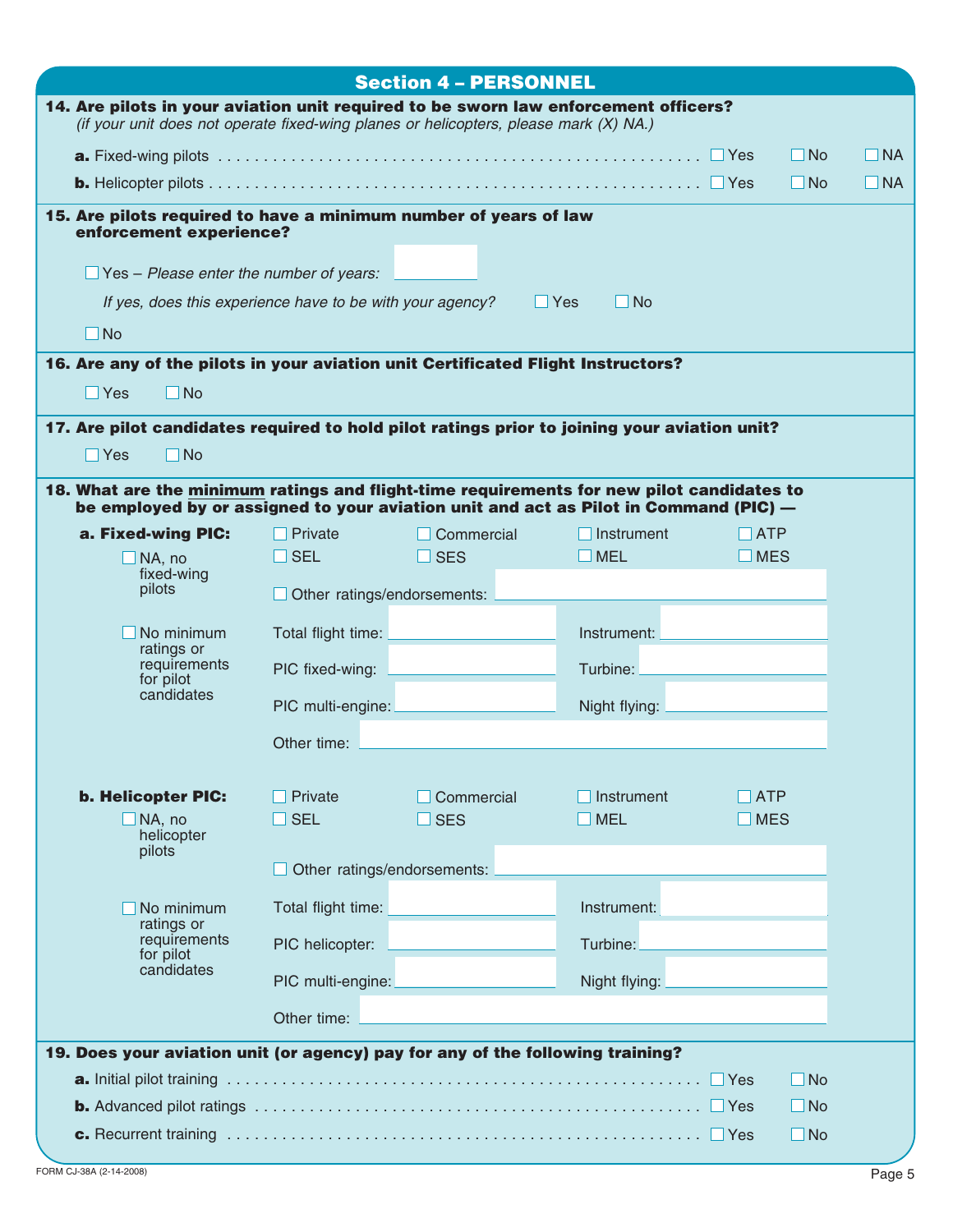|                                                                                                                                                                                                          | <b>Section 4 - PERSONNEL - Continued</b> |                                                               |                           |            |            |                               |               |                                   |                |
|----------------------------------------------------------------------------------------------------------------------------------------------------------------------------------------------------------|------------------------------------------|---------------------------------------------------------------|---------------------------|------------|------------|-------------------------------|---------------|-----------------------------------|----------------|
| 20. How often do pilots in your aviation unit receive the following types of training?<br>Mark $(X)$ all that apply.                                                                                     |                                          |                                                               |                           |            |            |                               |               |                                   |                |
|                                                                                                                                                                                                          | <b>Monthly</b>                           | Bimonthly                                                     | Quarterly                 | Biannually |            | Annually                      |               | Other $-$<br>Specify $\mathbb{Z}$ | N/A            |
| <b>a.</b> In-house recurrent training                                                                                                                                                                    | $\blacksquare$                           | $\mathsf{L}$                                                  |                           |            |            | L                             |               |                                   | $\blacksquare$ |
| <b>b.</b> Factory recurrent training $\ldots$                                                                                                                                                            | П                                        | Н                                                             |                           |            |            |                               |               |                                   |                |
| <b>c.</b> Unit check-rides                                                                                                                                                                               | П                                        | П                                                             |                           |            |            |                               |               |                                   | M              |
| <b>d.</b> Other training – please specify <sub><math>\triangledown</math></sub>                                                                                                                          | Ш                                        | H                                                             |                           | H          |            | H                             |               |                                   | $\blacksquare$ |
| 21. How many personnel are presently assigned to or employed by your aviation unit? (If personnel<br>fall into more than one category, please include each only once in the category that best applies.) |                                          |                                                               |                           |            |            |                               |               |                                   |                |
|                                                                                                                                                                                                          |                                          |                                                               | Sworn<br>agency personnel |            |            | Non-sworn<br>agency personnel |               | Contractors                       |                |
|                                                                                                                                                                                                          |                                          |                                                               | Full-time                 | Part-time  |            | Full-time                     | Part-time     | Full-time                         | Part-time      |
|                                                                                                                                                                                                          |                                          |                                                               |                           |            |            |                               |               |                                   |                |
| <b>b.</b> Observers or TFOs $\ldots$ , $\ldots$ , $\ldots$ , $\ldots$ , $\ldots$<br>c. Paramedics/EMTs $\dots\dots\dots\dots\dots\dots\dots\dots$                                                        |                                          |                                                               |                           |            |            |                               |               |                                   |                |
|                                                                                                                                                                                                          |                                          |                                                               |                           |            |            |                               |               |                                   |                |
| e. Administrative                                                                                                                                                                                        |                                          |                                                               |                           |            |            |                               |               |                                   |                |
|                                                                                                                                                                                                          |                                          |                                                               |                           |            |            |                               |               |                                   |                |
| <b>g.</b> TOTAL (Sum of a through $f$ ) $\ldots$                                                                                                                                                         |                                          |                                                               |                           |            |            |                               |               |                                   |                |
|                                                                                                                                                                                                          |                                          |                                                               | <b>Section 5 - SAFETY</b> |            |            |                               |               |                                   |                |
|                                                                                                                                                                                                          |                                          |                                                               |                           |            |            |                               |               |                                   |                |
| 22. Does your aviation unit have a designated Safety Officer?                                                                                                                                            |                                          |                                                               |                           |            |            |                               | Yes           | <b>No</b>                         |                |
| 23. Does your aviation unit have a designated manual?                                                                                                                                                    |                                          |                                                               |                           |            |            |                               | $\square$ Yes | $\square$ No                      |                |
| 24. How often does your aviation unit conduct safety meetings?<br>Mark $(X)$ one only.                                                                                                                   |                                          |                                                               |                           |            |            |                               |               |                                   |                |
| <b>Monthly</b><br>Bimonthly<br>Quarterly                                                                                                                                                                 |                                          | <b>Biannually</b><br>Annually<br>Other $-Specify \rightarrow$ |                           |            |            |                               |               | $\Box$ NA                         |                |
| 25. Enter the total number of aviation accidents involving aircraft used by your unit during<br>(Include any incidents in which the aircraft(s) caused damage or injury, or was damaged during use)      |                                          |                                                               |                           |            |            |                               |               |                                   |                |
|                                                                                                                                                                                                          |                                          |                                                               |                           |            |            |                               |               |                                   |                |
|                                                                                                                                                                                                          |                                          |                                                               |                           |            | Fixed-wing |                               | Helicopter    |                                   | Other aircraft |
|                                                                                                                                                                                                          |                                          |                                                               |                           |            |            |                               |               |                                   |                |
| 26. Does your aviation unit have insurance coverage from a private insurer?                                                                                                                              |                                          |                                                               |                           |            |            |                               |               |                                   |                |
| $\Box$ Yes – insurance coverage is: $\rightarrow$ $\Box$ Hull only $\Box$ Liability only<br>$\Box$ No                                                                                                    |                                          |                                                               |                           |            |            | $\Box$ Hull and liability     |               |                                   |                |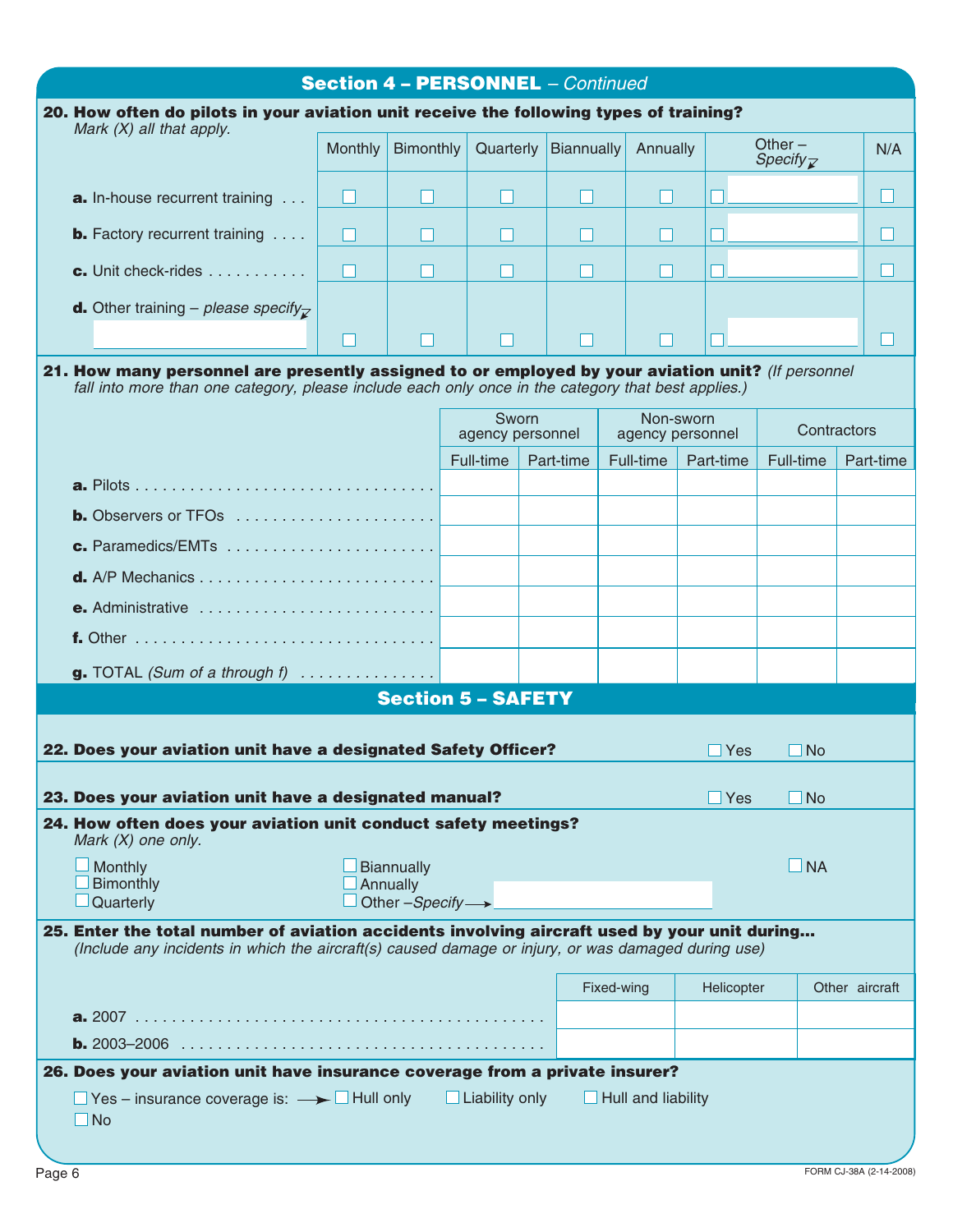## **Section 6 – FEMA RESOURCE TYPING**

*To complete this section and determine the Type Levels of your aircraft, please refer to the included FEMA Typed Resource Definitions document.*

**27.** For each of the following resource categories, determine the HIGHEST Type Level (lowest = Type IV) for which each of your aircraft meet or exceed ALL of the Typing criteria. Enter the number of aircraft in the appropriate Type box or each resource category. Each aircraft may be counted more than once, but should only be counted once in each resource category. If no aircraft fall into a Type Level for a resource category, enter "0". If your aviation unit does not serve in a particular resource capacity, mark (X) the box "NA".

| <b>Resource Categories</b>                           | <b>Type I</b> | <b>Type II</b> | <b>Type III</b> | <b>Type IV</b> | NΔ |
|------------------------------------------------------|---------------|----------------|-----------------|----------------|----|
| a. Emergency Medical Services: Air Ambulance         |               |                |                 |                |    |
| <b>b.</b> Emergency Medical Services: Air Ambulance  |               |                |                 |                |    |
| c. Law Enforcement: Patrol and Surveillance          |               |                |                 |                |    |
| <b>d.</b> Law Enforcement: Observation Aircraft      |               |                |                 |                |    |
| e. Search and Rescue: Air Search Team                |               |                |                 |                |    |
| <b>f.</b> Search and Rescue: Airborne Reconnaissance |               |                |                 |                |    |